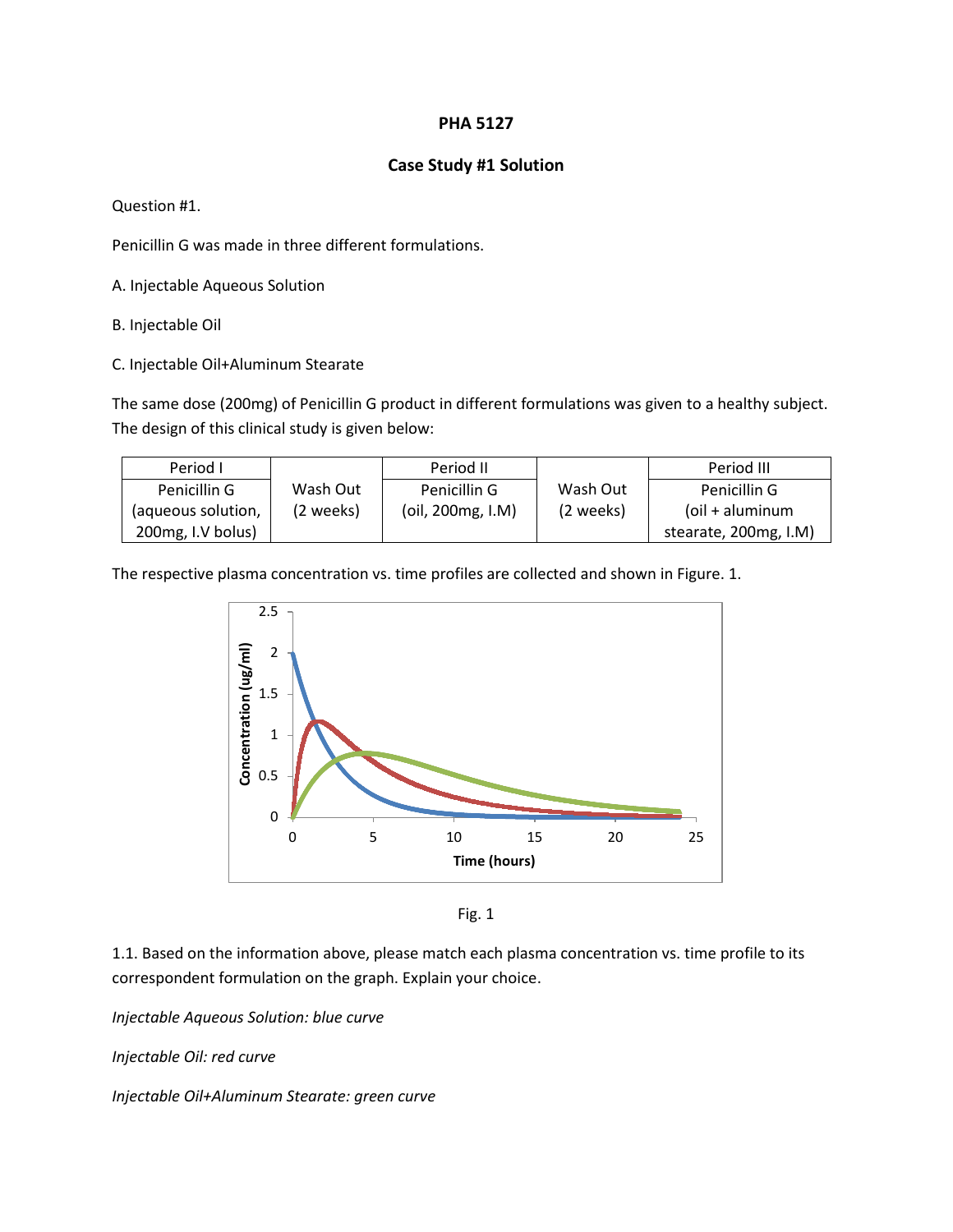*It is clear that the blue curve is the I.V bolus injection because absorption is not involved, the drug distributed immediately right after the administration. Both oil and oil+aluminum stearate are administered through I.M, they both have the absorption phase. The oil prevents contact of drug with aqueous medium thereby slowing down dissolution and absorption, the aluminum stearate further delays dissolution and absorption by increasing viscosity, thus the red curve should be the injectable oil, and the green curve is the injectable oil +aluminum stearate.* 

1.2. If Penicillin G has a therapeutic window of 0.5 ug/ml - 1.5 ug/ml, which formulation should be considered based on the information provided?

*Injectable oil+aluminum stearate*

Question #2.

200mg Drug A was administered to a patient through i.v bolus injection. His plasma drug concentrations were measured at 5 different time points. The data is summarized in Table.1 below.

| Time (h)       | Plasma Conc (ug/ml) |
|----------------|---------------------|
| $\overline{2}$ | 0.78                |
|                | 0.46                |
| 6              | 0.27                |
| 8              | 0.16                |
| 10             | 0.09                |

Table.1

2.1. Is the elimination process zero order or first order? Show your work.

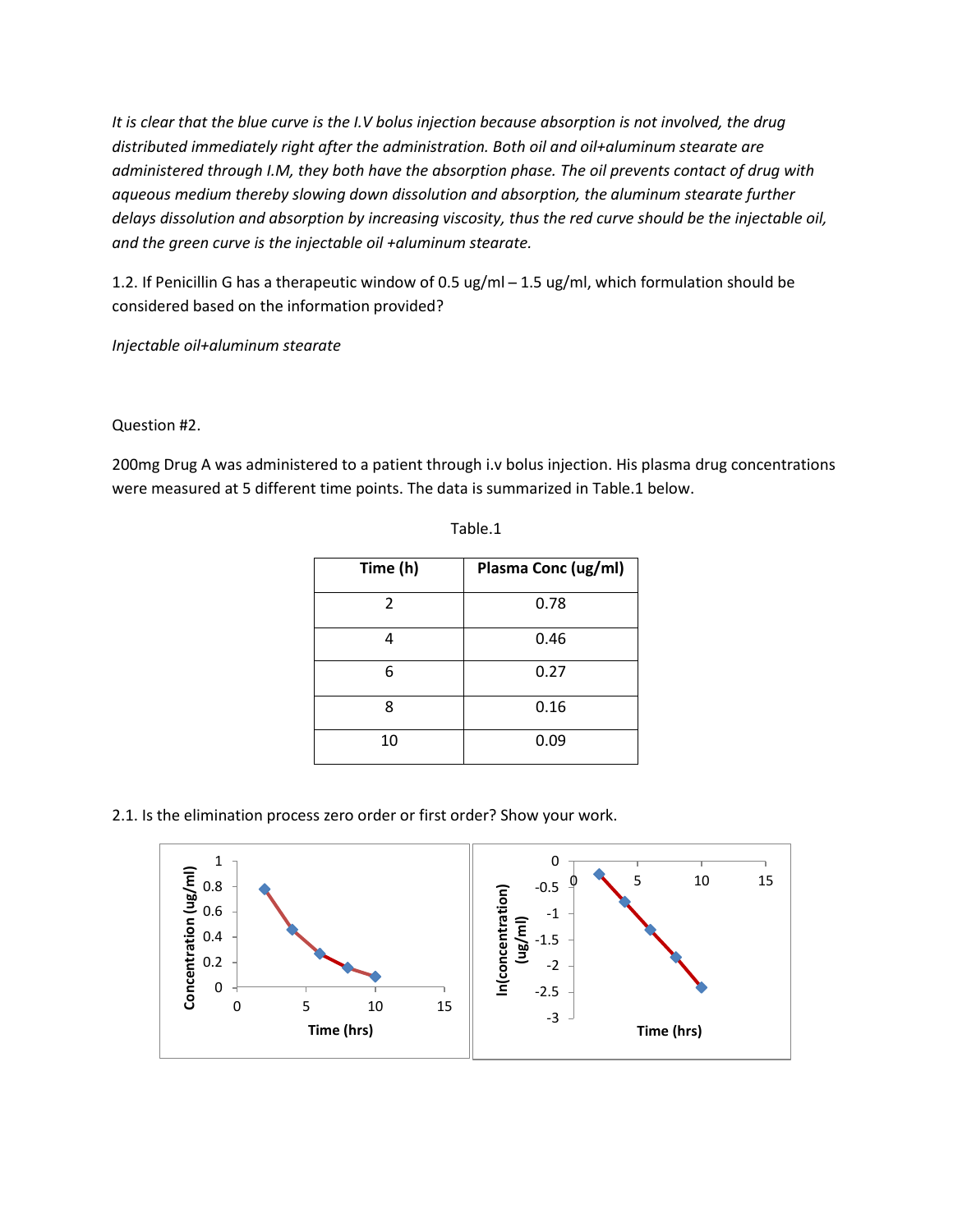*After plotting the data, we could see that plasma concentration vs. time profile shows a curve on a linear scale, but it shows a straight line on a semi-log scale, therefore, the elimination process is first order.*

2.2. Determine the elimination rate constant K<sub>e</sub> and half-life (t<sub>1/2</sub>).  
\n
$$
K_e = -\frac{\ln C_2 - \ln C_1}{t_2 - t_1} = -\frac{\ln 0.46 - \ln 0.78}{4 - 2} = 0.264 h^{-1}
$$
\n
$$
t_{1/2} = \frac{0.693}{K_e} = \frac{0.693}{0.264} = 2.63 h
$$

2.3. Calculate the initial plasma drug concentration.  
\n
$$
Conc = C_0 \cdot e^{-k_{e}t} \Rightarrow C_0 = \frac{Conc}{e^{-k_{e}t}} = \frac{0.78}{e^{-0.264 \cdot 2}} = 1.32 \text{ ug/ml}
$$

2.4. Calculate the volume of distribution  $V_d$ .

$$
V_d = \frac{Dose}{C_0} = \frac{200}{1.32} = 151.5 \text{ L}
$$

2.5. Use trapezoidal rule to calculate the area under the curve  $AUC_{0\rightarrow\infty}$ 

2.5. Use trapezoidal rule to calculate the area under the curve 
$$
AUC_{0\to\infty}
$$
  
\n
$$
AUC_{0\to\infty} = AUC_{0\to\text{last}} + AUC_{\text{last}\to\infty}
$$
\n
$$
AUC_{0\to\text{last}} = \frac{(1.32 + 0.78) \times (2 - 0)}{2} + \frac{(0.46 + 0.78) \times (4 - 2)}{2} + \frac{(0.27 + 0.46) \times (6 - 4)}{2}
$$
\n
$$
+ \frac{(0.16 + 0.27) \times (8 - 6)}{2} + \frac{(0.09 + 0.16) \times (10 - 8)}{2} = 4.75 \text{ ug} \cdot \text{h/ml}
$$

$$
AUC_{last \to \infty} = \frac{C_{last}}{K_e} = \frac{0.09}{0.264} = 0.34 \text{ ug} \cdot \text{h/ml}
$$

$$
AUC_{0\to\infty} = 4.75 + 0.34 = 5.09
$$
ug·h/ml

2.6. What is the plasma drug concentration after 12 hours?  
\n
$$
C_{12h} = C_0 \cdot e^{-k_e t} = 1.32 \cdot e^{-0.264 \cdot 12} = 0.056 \text{ ug/ml}
$$